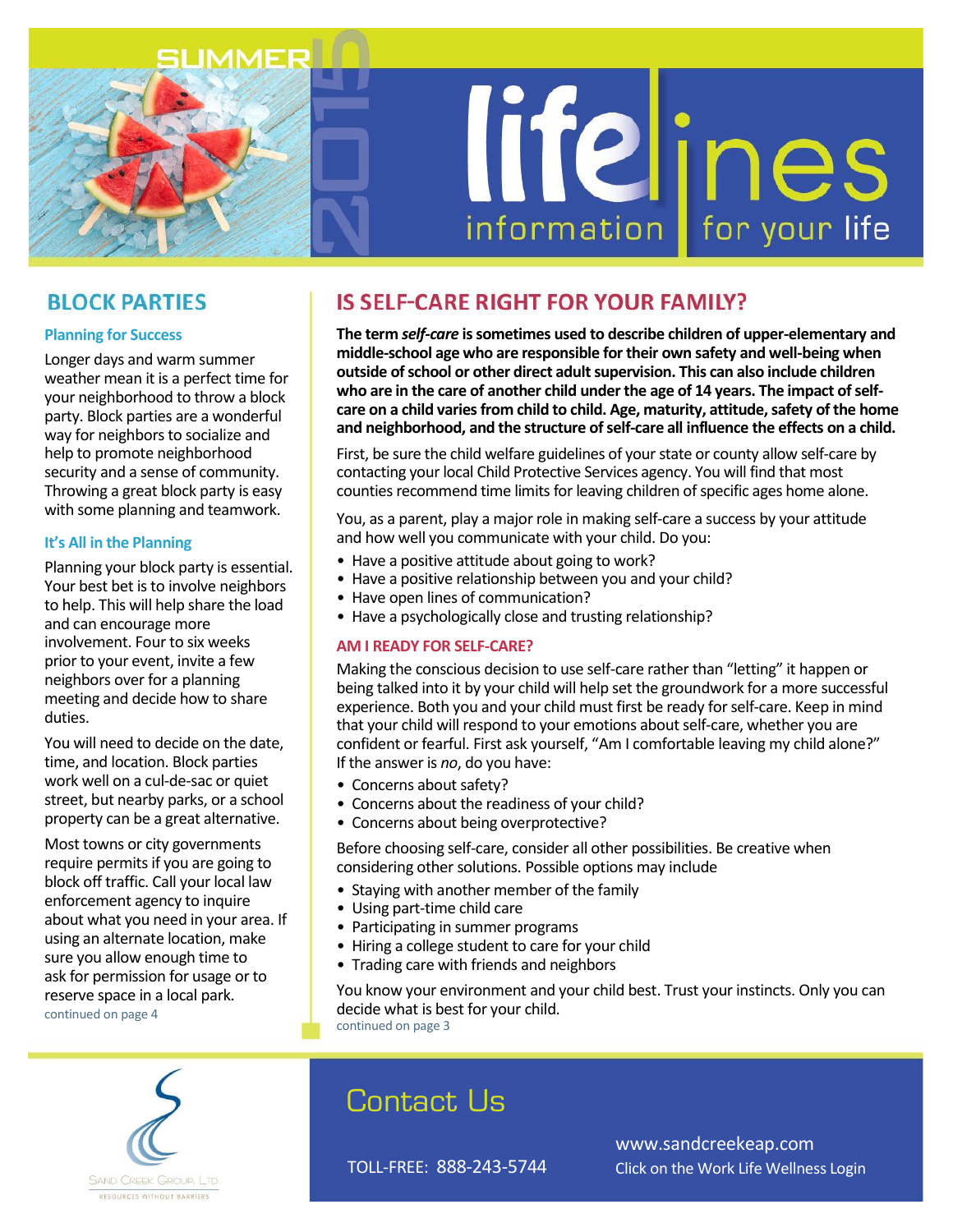

# **LEARN TO DISCONNECT**

"Never go to excess, but let moderation be your guide." -Marcus Tullius Cicero

### **Sage advice when it comes to technology, screen time, and multitasking. Continuously being connected without a break can cause anxiety and may inhibit deep thought.**

A study from the University of Michigan found that multitasking heavily can fatigue the brain, which causes it to lose the ability to focus. Your brain needs a rest from the multitasking.<sup>1</sup> Some recent imaging studies have found that major cross sections of the brain become surprisingly active during downtime.<sup>2</sup> Just as plugging in and logging on is a habit, so should be taking a break from it. If you are not accustomed to breaking the plugged-in habit, it may take some diligent practice and rewiring on your part. Here are some suggestions for making the break.

- Challenge yourself to the 20-20-20 rule. After 20 minutes of computer use, look at something 20 feet away for 20 seconds. $3$
- Say no to multitasking and allow yourself to do one thing at a time. Read a magazine, talk on the phone, or walk

to a coworker's cube to ask a question instead of instant messaging or e-mailing.

information **I** 

**life**lines

for your life

- Change your environment by going on vacation and making it technology free. It may result in a level of relaxation and free-flowing ideas that you never imagined possible.<sup>2</sup>
- Be a part of nature. Go where cell phones don't work, where there is no Internet, or where it is forbidden. For example, visit the ocean or a cave in the mountains or take a class.
- Start slowly. Create time each day, say 30 to 60 minutes, for no interruptions. For example, turn off technology an hour before bed or right before working out; try driving to work with no radio and no cell phone.
- Include the whole family. Limit children's time on technology. Declare a TV Turnoff Week, with small prizes for contestants at the end of each day and the week.
- Practice mapping a destination instead of using the GPS.
- Go for a walk or jog without headphones; engage another person to go with you.
- Turn off notifications so you are not tempted to plug in.<sup>4</sup>
- Set aside time for social networking.<sup>4</sup>
- Move apps away from your home screen to avoid constant interruptions.<sup>4</sup>

**Feel the freedom of** *single tasking***. This means being comfortable working on one thing at a time, which helps sharpen focus and produce a higher quality uninterrupted output. Balance is the key. While it is vitally important to be plugged in sometimes, it is equally important to recognize that there is a world beyond the screens surrounding you.**

References: Richtel, M. (2010, August 15). *Outdoors and out of reach, studying the brain. New York Times*. Retrieved November 13, 2014, from http://www.nytimes.com/. National Public Radio. (2010, August 24). *Digital overload: Your brain on gadgets. Fresh Air.*Retrieved November 11, 2014, from http://www.npr.org/. Goudreau, J. (2010, June 21). *Do computers really fry your brain? Forbes*. Retrieved November 11, 2014, from http://www.forbes.com/. Lepi, K. (2014, April 14). Why you should unplug. Retrieved November 11, 2014, from http://www.edudemic.com/.

May, C. (2014). *Learn to disconnect*. Raleigh, NC: Workplace Options.

\_\_\_\_\_\_\_\_\_\_\_\_\_\_\_\_\_\_\_\_\_\_\_\_\_\_\_\_\_\_\_\_\_\_\_\_\_\_\_\_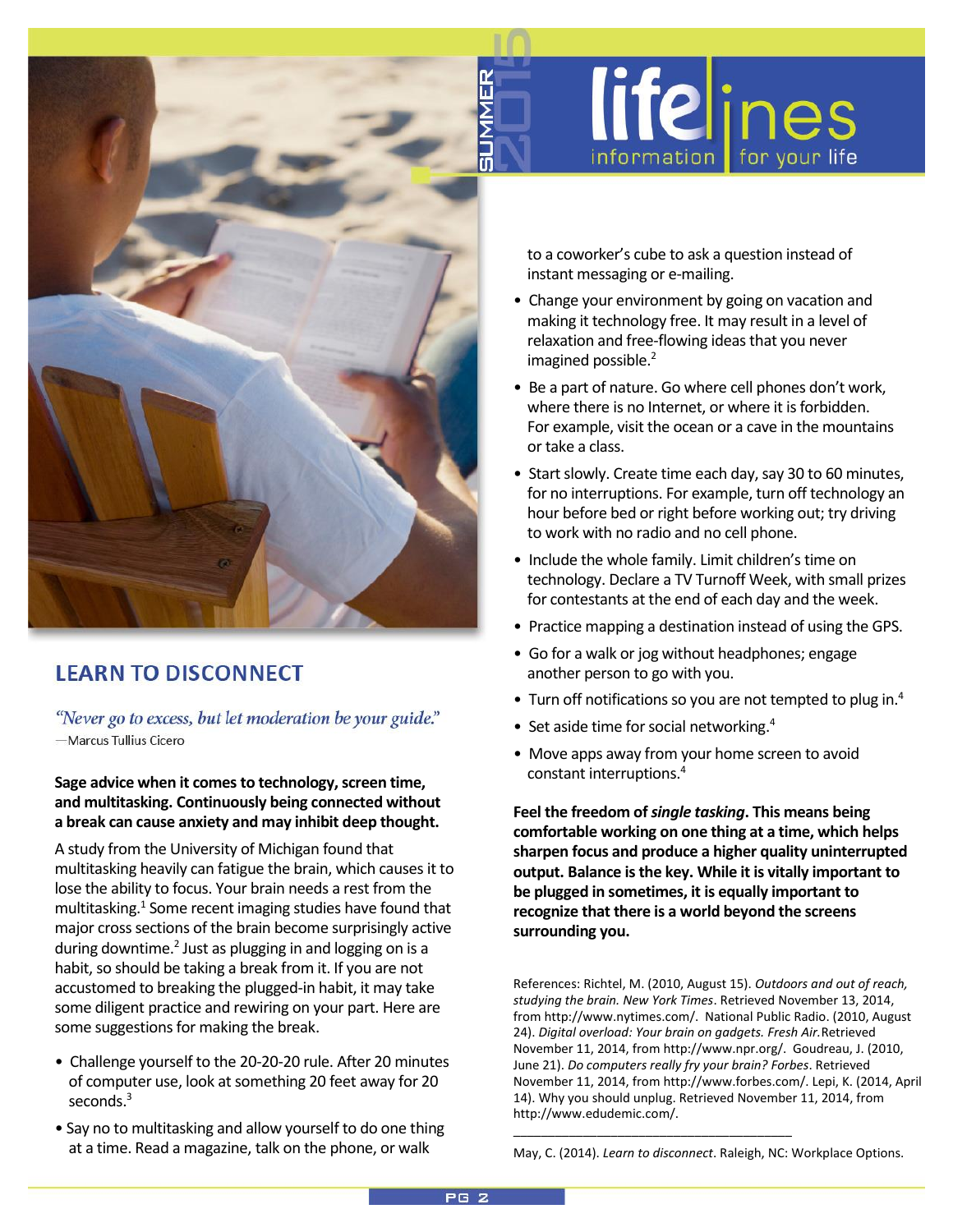

# **IS SELF-CARE RIGHT FOR YOUR FAMILY?**

continued from page 1

### **IS MY CHILD READY FOR SELF-CARE?**

There is no magic age at which a child is ready for self-care. There are signs of readiness that you need to consider. The first question a parent needs to ask is, "At what age is it safe for me to leave my child home alone?" Consult your county social services agency or local police department for information on your community's local guidelines.

Age alone is not the best indicator. Look at your child's ability for self-care through the following factors:

### **1. Physical Maturity**

- Can your child care for a pet if needed?
- Can your child get ready for school without supervision?

### **2. Cognitive Maturity**

Children may not be able to think logically in an unexpected situation. Problem-solving may be difficult for them. Consider the following questions:

- Can your child answer the phone in a way that does not indicate that he or she is home alone?
- Does your child know to look before answering the front door? Under what circumstances is it safe to open the door?
- Can your child understand your written directions and follow them accordingly?
- Does your child have an accurate concept of time to schedule activities throughout the day?
- Does your child use safe judgment when faced with a problem-solving situation?
- Can your child understand an emergency and when help is needed?

### **3. Emotional Maturity**

Your child may be "big" enough physically and "bright" enough cognitively, but may not be able to emotionally handle being alone. Some questions to ask include the following:

- Is your child confident?
- Does your child have a lot of fears?
- Is your child stressed in uncomfortable or new situations?
- Is your child capable of solving problems that might arise during the day?
- Is your child able to remain calm and handle fear, loneliness, and boredom?

### **4. Social Maturity**

The final item to consider is how well your child handles social situations. Some questions to ask include the following:

- Does your child solve sibling conflicts with little help from adults?
- Does your child talk easily to you about events and feelings?
- Is your child confident in contacting an adult if there is a problem?
- Does your child choose friends that influence positive behaviors?

No matter what your child's age or ability, it is important for everyone to feel confident with the self-care decision. You may want to test your child's skills in the above areas by asking questions and practicing role play with your family. Have an adult friend that your child won't recognize call or stop by the house. Observe the reaction from your child. What information does your child give out? Does your child make it obvious that he or she is home alone? Talking about the appropriate responses is the best way for your child to learn what will be expected of him or her.

Workplace Options. (Reviewed 2014). *Is self-care right for your family?* Raleigh, NC: Author.